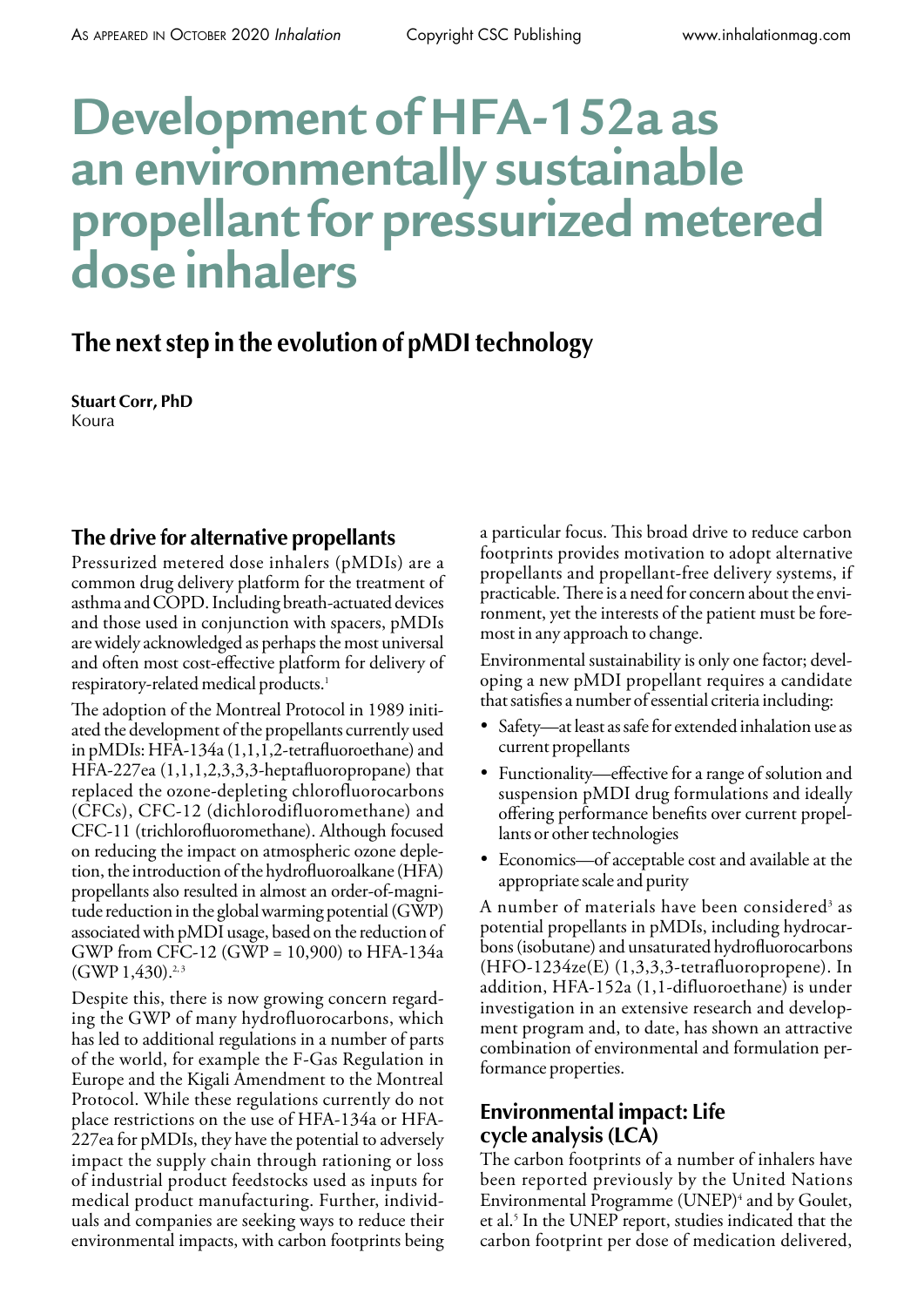expressed as the equivalent number of grams of CO<sub>2</sub> (gCO2eq), is in the range of 200-300 gCO2eq for an HFA-134a-propelled pMDI, 600-800 gCO2eq for an HFA-227ea-propelled pMDI and 8-60 gCO2eq for dry powder inhalers (DPIs). The study by Goulet, et al<sup>5</sup> estimated 97 gCO2eq for an HFA-134apropelled pMDI. The difference between the UNEP and Goulet estimates relates to the differing product formulations, where the UNEP value was based on a formulation that used approximately 60% of the propellant per dose of that used in the UNEP study. This is an important consideration when comparing product environmental performance because each technology platform has a range of impacts. For example, three common salbutamol sulphate pMDI products currently on the market, each specified for 200 actuations, employ 18 g, 6 g and 8.5 g of HFA-134a propellant in total, respectively, yet have approximately proportional carbon footprints. Therefore, in the same way that not all pMDI products are equivalent, there is a range of footprints associated with the diverse DPI products on the market.

Detailed life cycle analysis (LCA) to ISO 14040/14044 methodology, in effect an assessment of the cradle-tograve impact across a range of environmental metrics, has shown that using HFA-152a as an alternative propellant to HFA-134a results in a greater than 90% reduction in carbon footprint with an equivalent formulation propellant:active pharmaceutical ingredient (API) ratio.<sup>6</sup> HFA-227ea has a GWP of 3,220, which is greater than that of HFA-134a. Therefore, the proportional percentage reduction in carbon footprint would be significantly higher if an HFA-227ea-based product were replaced by an equivalent HFA-152a product. This magnitude of reduction would place an HFA-152a pMDI squarely within the range of the DPI products reported in the UNEP reference.

In their study, Jeswani and Azapagic $^{\prime}$  compared the environmental impacts of pMDIs using HFA-134a, HFA-227ea and HFA-152a with those of a particular DPI device (Diskus®, GlaxoSmithKline, Brentford, UK). The pMDI products were assessed using a weighted average representing prescription use in the United Kingdom, while the particular DPI device was at the lower end of the range of reported DPI carbon footprints. This study confirmed that, of all of the environmental metrics investigated, carbon footprint is the most significant parameter for both pMDI and DPI devices and that HFA-152a performs favorably across all of the metrics examined.

Data from a number of sources,<sup> $7, 8$ </sup> can be used to compare the carbon footprint per dose of medication across a number of devices. Figure 1 summarizes carbon footprints for pMDI devices using HFA-134a, HFA-227ea and HFA-152a, as well as a propellant-free DPI (Diskus) and a fine mist inhaler (FMI) (Spiriva® Respimat®, Boehringer Ingelheim, Ingelheim am Rhein, Germany). For pMDI devices, two puffs per dose were assumed.

## **Scenarios for propellant change**

Recognizing that inhaled medications represent a target for carbon footprint reduction in the healthcare system, what is the best way to achieve a reduction? Based on the inhaler usage data from the United Kingdom National Health Service (NHS), Jeswani and Azapagic $^7$  considered the environmental impact of a number of inhaler-use change scenarios (Figure 2). Focusing on the scenarios predicted to have the greatest carbon footprint mitigation, the first scenario, (A), is replacement of all pMDIs by DPIs. Scenario (B) substitutes the current propellants HFA-134a and HFA-227ea with new like-for-like formulations based on HFA-152a. The pMDI/DPI proportion in use remains unchanged and current product propellant:API ratios are maintained, subject to correction for the liquid density reduction associated with HFA-152a.

As noted, scenario (A) is based on the replacement of all pMDIs by DPIs but it is widely recognized, by the UK's National Institute for Health and Care Excellence (NICE) and others, that DPIs are not universal in their patient applicability.<sup>3</sup> Consequently, the magnitude of carbon footprint reduction envisaged by scenario (A) is unlikely to be achievable or even desirable. The proportion of patients requiring or preferring pMDI treatment varies significantly across countries and is dependent on a number of different factors that are beyond the scope of this article.

Sweden, which has a long history of restrictions on the use of hydrofluorocarbon (HFC) products across a range of applications, is likely the country having the lowest proportion of pMDI usage. Yet even in Sweden, approximately 10-20% of inhalers prescribed are pMDIs. For comparison, approximately 70% of inhalers prescribed in the United Kingdom and the United States are pMDIs. Scenario (C) replaces pMDIs with DPIs but approximately 20% of inhalers remain pMDIs with the current HFA-134a or HFA-227ea propellants. Scenario (D) replaces the current pMDI propellants with HFA-152a, with formulations using a reduced (60%) propellant charge and with end-oflife recovery of propellant and device components. The reduction in carbon footprint as a percentage of the current UK NHS position for each of these scenarios is presented in Figure 2.

In addition to the carbon footprint reductions achieved in each of the scenarios, it is essential to consider the potential consequences for patients and healthcare providers. Scenarios (B) and (D) maintain the current treatment platform for patients, minimizing the requirements for technique retraining associated with a shift in delivery platforms. By changing the propellant charge per dose, it is possible that scenario (D) may have some effect on patient perception.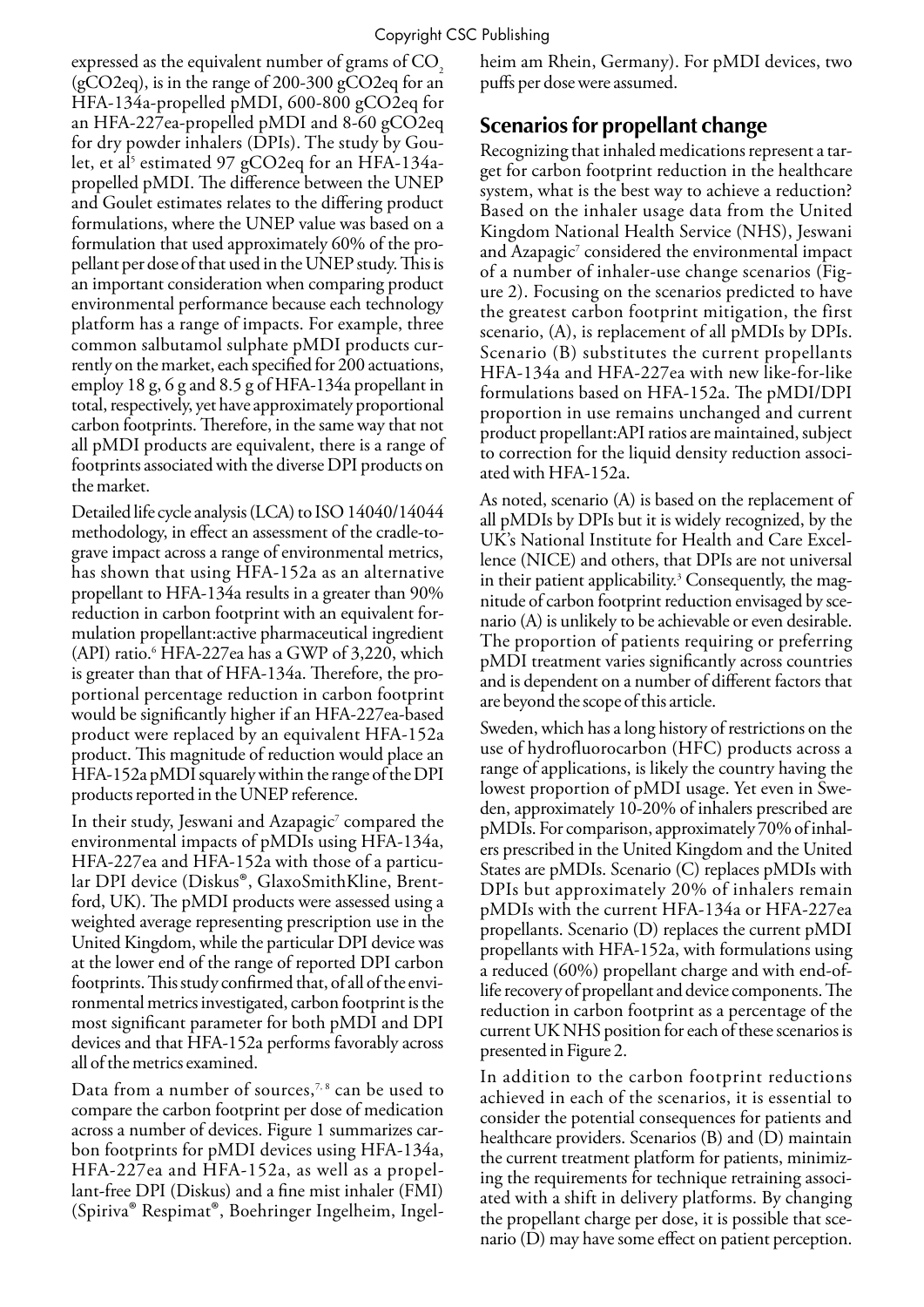

Similarly, all other things being equal, the change in propellant itself (to HFA-152a) may also be perceived to be different by patients (in scenarios (B) and (D)). Scenarios (A) and  $(C)$  would both require significant numbers of patients to change delivery platforms from pMDIs to DPIs, requiring investments of time and money in retraining and has the potential for an increase in exacerbations with consequential cost and health impacts.<sup>9</sup>

Going forward, it appears that pMDIs using HFA-152a can provide significant reductions in the carbon footprint associated with inhaler usage. Furthermore, these environmental savings can likely be achieved without significant disruptions to patients, possible consequences for loss of disease control, and consequent morbidity and mortality from obstructive airways diseases such as asthma, which might result from a widespread imposed transition to an alternative platform.<sup>10</sup>

#### **Flammability considerations**

Traditionally, lack of flammability was seen as a prerequisite for a pMDI propellant. Unlike HFA-134a and HFA-227ea, HFA-152a is flammable. Consequently, there are two scenarios to consider when considering the flammability of pMDI propellants: end-user safety and pMDI manufacturing safety.

While HFA-134a itself is non-flammable, many pMDI formulations on the market contain significant levels of ethanol (which is flammable) and have been used for many years without significant patient safety impact. Unlike the continuous flow valves used in many consumer aerosol products, the metered emissions from a pMDI are small and result in a very low level of risk. Quantitative risk assessment (QRA) studies, conducted by Koura in 2017, indicate that the flammability associated with HFA-152a is also unlikely to have significant impact on patient safety.

HFA-152a flammability is likely to require reconfiguration of many pMDI manufacturing and filling facilities to ensure safe manufacture and needs to be

Figure 2

**Reduction in current UK NHS carbon footprint from inhaler use; comparison by scenario**



addressed on a site-specific basis. Such reconfiguration would be expected to have cost and scheduling implications and therefore may not be an immediately attractive option in some existing manufacturing facilities. Measures required to mitigate flammability hazards are well understood in the industrial and consumer aerosol sectors but would need to be translated to a cGMP-manufacturing environment. However, pharmaceutical manufacturing capabilities using flammable propellants already exist, albeit for topical products.

Safety regulations for transport, storage and use of flammable materials, including building regulations and insurance codes, are already in place but are complex and beyond the scope of this article. In addition, many of these national and international standards are on fixed review cycles and can take several years to amend. This review process is ongoing.

As noted previously, other potential low-carbon propellants have been proposed, including the hydrofluoroolefin HFO-1234ze(E)  $(1,3,3,3)$ -tetrafluoropropene).<sup>4</sup> HFO-1234ze(E) may be labeled as non-flammable, an apparent potential advantage when it comes to using existing facilities for pMDI manufacturing.

In the refrigerants sector, the quest for reduced GWP fluids has shown that it is difficult to achieve the lowest GWP targets yet maintain non-flammability and many of the alternative products developed for refrigeration are flammable to some degree. In various respects, the atmospheric chemistry associated with rapid refrigerant breakdown can be thought of as analogous to the chemistry involved in combustion. Refrigerant flammability and toxicity is characterized by the American Society of Heating, Refrigeration and Air Conditioning Engineers (ASHRAE). Information is shown in Table 1, where numbers relate to flammability and letters relate to toxicity.

Unlike HFA-134a and HFA-227ea, both part of Group 1, HFA-152a is flammable (part of Group 2),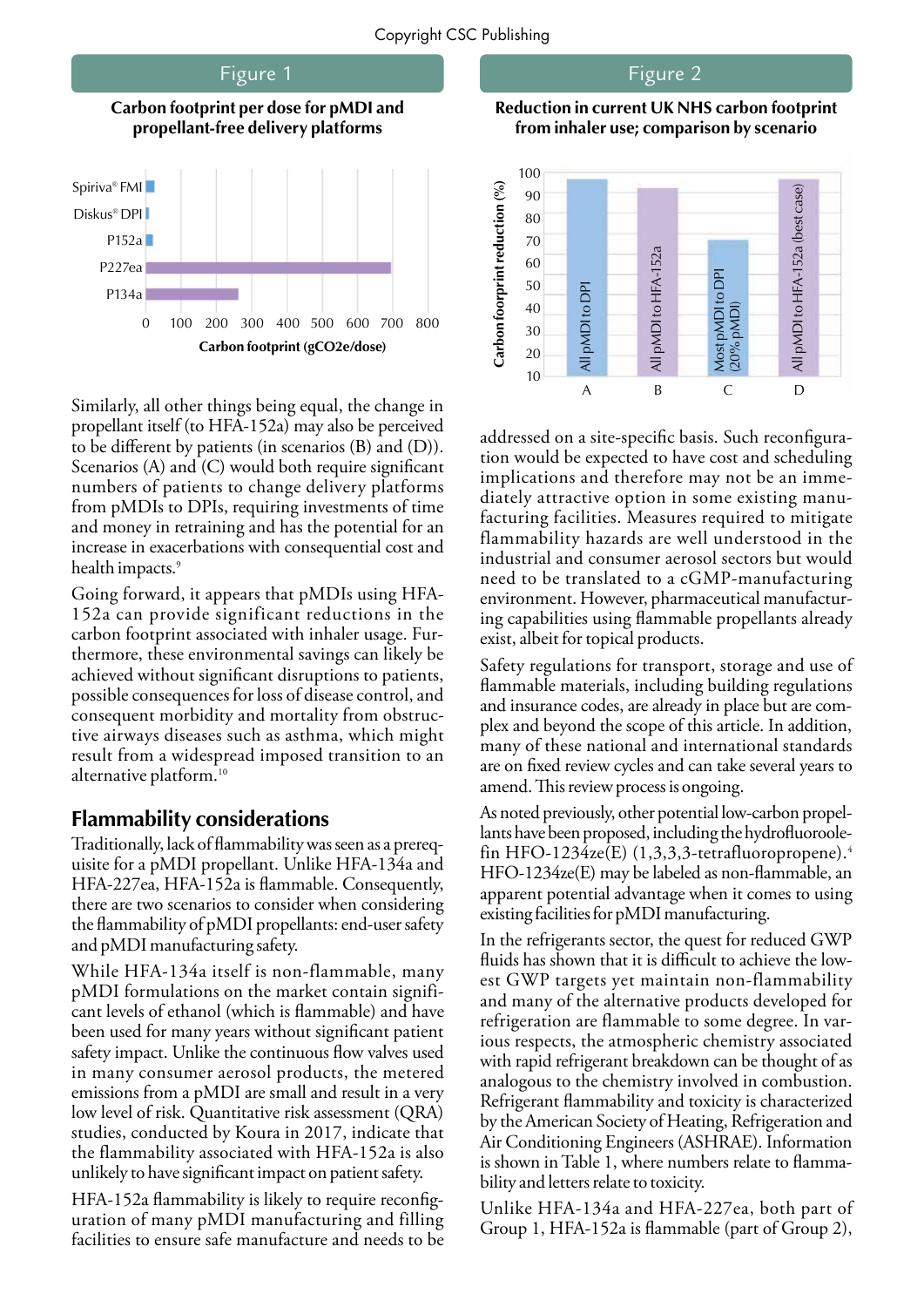#### Table 1

#### **ASHRAE Standard 34 (ISO817:2014) refrigerant safety classification**

|                            | <b>Safety Group</b>          |                            |
|----------------------------|------------------------------|----------------------------|
| <b>Higher Flammability</b> | A3 (Butane)                  | B3                         |
| Lower Flammability         | A2 (HFA-152a)                | B <sub>2</sub>             |
|                            | A2L (HFO-1234ze(E))          | B <sub>2</sub> L (Ammonia) |
| No Flame<br>Propagation    | A1 (HFA-134a,<br>$HFA-227ea$ | B <sub>1</sub>             |
|                            | Lower Toxicity               | <b>Higher Toxicity</b>     |

although less so than hydrocarbons such as butane (in Group 3). In contrast to a simple binary flammable/ non-flammable classification, this approach provides for more nuanced application across a range of use scenarios. Yet even in the ASHRAE system, it was felt to be more useful to introduce an additional flammable class (2L) that enabled further differentiation between products. HFO-1234ze(E) falls into Group 2L along with HFO-1234yf (2,3,3,3-tetrafluoropropene), HFA-32 (1,1-difluoromethane) and ammonia. The additional relatively high toxicity of ammonia places it in Group B.

Incorporation of the 2L classification across the range of standards is not yet complete. For example, Material Safety Data Sheets (MSDSs) use the Globally Harmonized System (GHS) of Classification and Labeling of Chemicals, published by the United Nations and adopted in the European Union by the Classification, Labelling and Packaging (CLP) regulations (EC/1272/2008) as the agreed-upon international standard for classification. HFO-1234ze(E) is an anomalous product in that it is non-flammable at the test temperature (20°C) defined under the GHS but becomes flammable by 30°C, a temperature relevant for ASHRAE 34 testing. This is why a "non-flammable" propellant can have published flammability concentration limits. Even HFA-152a is not uniformly "flammable" since under the US Consumer Products Safety Commission (CPSC 1500.3(c)(6).16CFR), HFA-152a aerosols are classified as non-flammable.

The unique and anomalous classification position of HFO-1234ze(E) has been recognized and, like all other flammable fluids including HFA-152a, rigorous assessment of hazard and mitigation measures is strongly recommended for HFO-1234 $ze(E)$ .<sup>11</sup> In this way, it should be treated with the respect required for safe use of other flammable fluids. (Additional data for both propellants is shown in Table 2.)

#### Table 2

#### **Flammability of HFA-152a and HFO-1234ze(E)**

|                 | Method              | <b>Limits in Air</b><br>(by volume) |
|-----------------|---------------------|-------------------------------------|
| <b>HFA-152a</b> | ASHRAF34            | $4\% - 17\%$                        |
| $HFO-1234ze(E)$ | ASTM E681-04 (21°C) | Non-flammable                       |
|                 | ASHRAF34            | $7\% - 12\%$                        |

### **Formulation and device development**

The transition from CFC propellants to HFA propellants presented a number of technical challenges with respect to differences in formulation behavior and materials compatibility. Testing of HFA-152a to date has highlighted potential benefits with some active pharmaceutical ingredients and excipients.<sup>6</sup>

From their use in the refrigeration and insulation foam application sectors, there is a basic understanding of the behaviors of HFA-152a and HFO-1234ze(E) in contact with elastomers and polymers.<sup>12</sup> HFO-1234ze(E) is reported to have good compatibility with a number of materials used in pMDI valve construction.13 In recent research, HFA-152a also appears to have good compatibility with existing valve materials<sup>14</sup> and designs. There also may be scope for further performance optimization, for example in plume behavior, as formulations based on HFA-152a are developed and refined. This is clearly a welcome development given the complexity, costs and time associated with the design and manufacture of a new pMDI valve.

#### **Inhalation safety studies**

While environmental sustainability is clearly an attractive goal for any commercial product, a new pMDI propellant must not be achieved at the cost of any significant compromise to patient inhalation safety. A medical-grade formulation of HFA-152a, from Koura, has been the subject of an extensive suite of inhalation safety tests with the chronic two-year study already beyond the halfway point. Although the program is still in progress, results to date on both acute and sub-chronic safety tests have been very encouraging, with HFA-152a behaving in a manner similar to HFA-134a. So much so that the US Food and Drug Administration has raised no objections to propellantonly clinical trials.15 If, as expected, the safety program continues according to plan, it is anticipated that sufficient data will be available in the HFA-152a Drug Master File (DMF) to support the registration of HFA-152a-formulated products in the year 2022, in much the same way as the current DMFs for HFA-134a and HFA-227ea.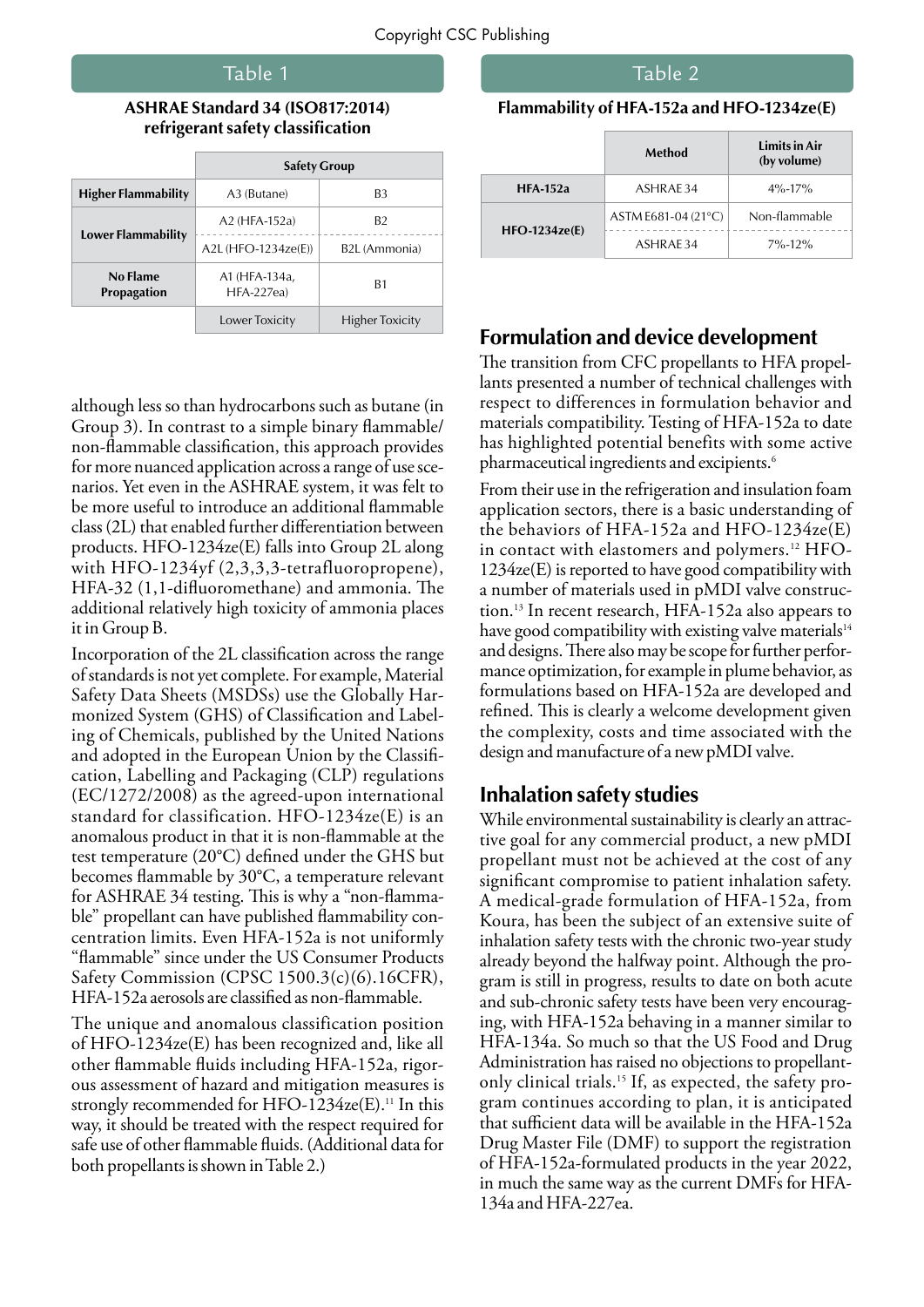While HFO-1234ze(E) has a low GWP, good compatibility with the materials used in pMDI valve construction and low acute toxicity, and is acceptable for use in industrial applications, some questions remain, including the effects of chronic exposure at the levels relevant to pMDI inhalation. In a series of rat studies,16 focal and multifocal mononuclear cell infiltrates in the heart, often an indicator of inflammatory response, were observed after only 14 days. This type of cardiac effect may be common to other propanes and propenes having halogen on C-1 and a trifluoromethyl-C-3 group.<sup>16</sup> The clinical relevance of these observations would require significant further investigation before HFO-1234ze(E) could be considered suitable for pMDI use.

## **Anticipated next steps**

HFA-152a manufactured to cGMP is already available in small quantities for research purposes. Although it is expected that the DMF for HFA-152a will be finalized in 2022, there will still be much work to be done before a commercial pMDI based on HFA-152a can be made available. In the interim, pharmaceutical companies can make use of the availability of cGMP HFA-152a to develop acceptable formulations and devices but once developed, there are a number of familiar regulatory hurdles to be overcome before a new product could be placed on the market.

This development and regulatory stage is anticipated to go some years beyond the 2022 propellant timescale. However, it is hoped this will be the start of a transition from many existing HFA-134a and HFA-227ea-based pMDIs to those with an HFA-152a propellant. The viability of HFA-152a as a pMDI propellant has been endorsed by Chiesi, who announced their intention to launch HFA-152a pMDI products in 2025.<sup>17</sup> In addition, Koura has announced a major investment in the construction of a facility for commercial manufacture of medical HFA-152a.18

Registration of new formulations based on HFA-152a may also provide an opportunity for device manufacturers to introduce more recent product or device innovations that, in their own right, might otherwise struggle to overcome the inertial and cost hurdles associated with product change.

## **In summary**

A program for development of HFA-152a as a sustainable propellant for use in pMDIs has made significant progress over the last few years. By reducing the environmental impact of pMDIs to levels comparable to other propellant-free delivery technologies, adoption of HFA-152a may address many of the environmental concerns that have surrounded the pMDI delivery platform and help maintain the long-term availability of an essential treatment option.

Engineering safety studies by Koura indicate that manufacture and filling of pMDIs with HFA-152a is viable, although there may be costs and time associated with reconfiguration of many of existing manufacturing facilities. Extensive inhalation safety studies conducted with medical-grade HFA-152a indicate high levels of safety and as a result, the US FDA has no objections to propellant-only clinical trials. These trials are expected to provide essential support for pharmaceutical companies that move forward with development and regulatory approval processes for formulated pMDI products based on HFA-152a. While these processes take time and are not without commercial risk, at least one company has announced their intention to launch pMDI products based on HFA-152a in 2025.

## **Acknowledgements**

The author would like to acknowledge Simon Gardner, Paul Watkinson and Tim Noakes for helpful discussions in preparation of this article.

## **References**

1. NICE Patient Decision Aid. https://www.nice.org. uk/guidance/ng80/resources/inhalers-for-asthmapatient-decision-aid-pdf-6727144573.

2. AR4 100-year GWP values in changes in atmospheric constituents and in radiative forcing. https:// www.ipcc.ch/site/assets/uploads/2018/02/ar4-wg1 chapter2-1.pdf.

3. Medical and Chemical Technical Options Committee 2018 Assessment Report. https://ozone.unep.org/ sites/default/files/2019-04/MCTOC-Assessment-Report-2018.pdf.

4. UNEP: Report of the Medical Technical Options Committee (MTOC) 2014 Assessment Report; UNEP Ozone Secretariat; United Nations Environment Programme.

5. Goulet B, Olson L, Mayer B: A comparative life cycle assessment between a metered dose inhaler and electric nebulizer; Sustainability; 9:1725, 2017.

6. Noakes T, Corr S: The future of propellants for pMDIs; Drug Delivery to the Lungs 27; pp. 61-64, 2016.

7. Jeswani HK, Azapagic A: Environmental impacts of inhalers in the UK; Journal of Cleaner Production; 237:117733, 2019.

8. Hansel M, Bambach T, Wachtel H: A comparison of product carbon footprints of Respimat® versus pressurized metered dose inhalers; Respiratory Drug Delivery 2018; Volume 2:32, 2018.

9. Inhaler devices and global warming: Flawed arguments. A response in BMJ Open by Levy M, Murnane D, Barnes P, Sanders M, Fleming L, Scullion J, Corrigan C, Usmani OS: November 7, 2019. https:// bmjopen.bmj.com/content/9/10/e028763.responses.